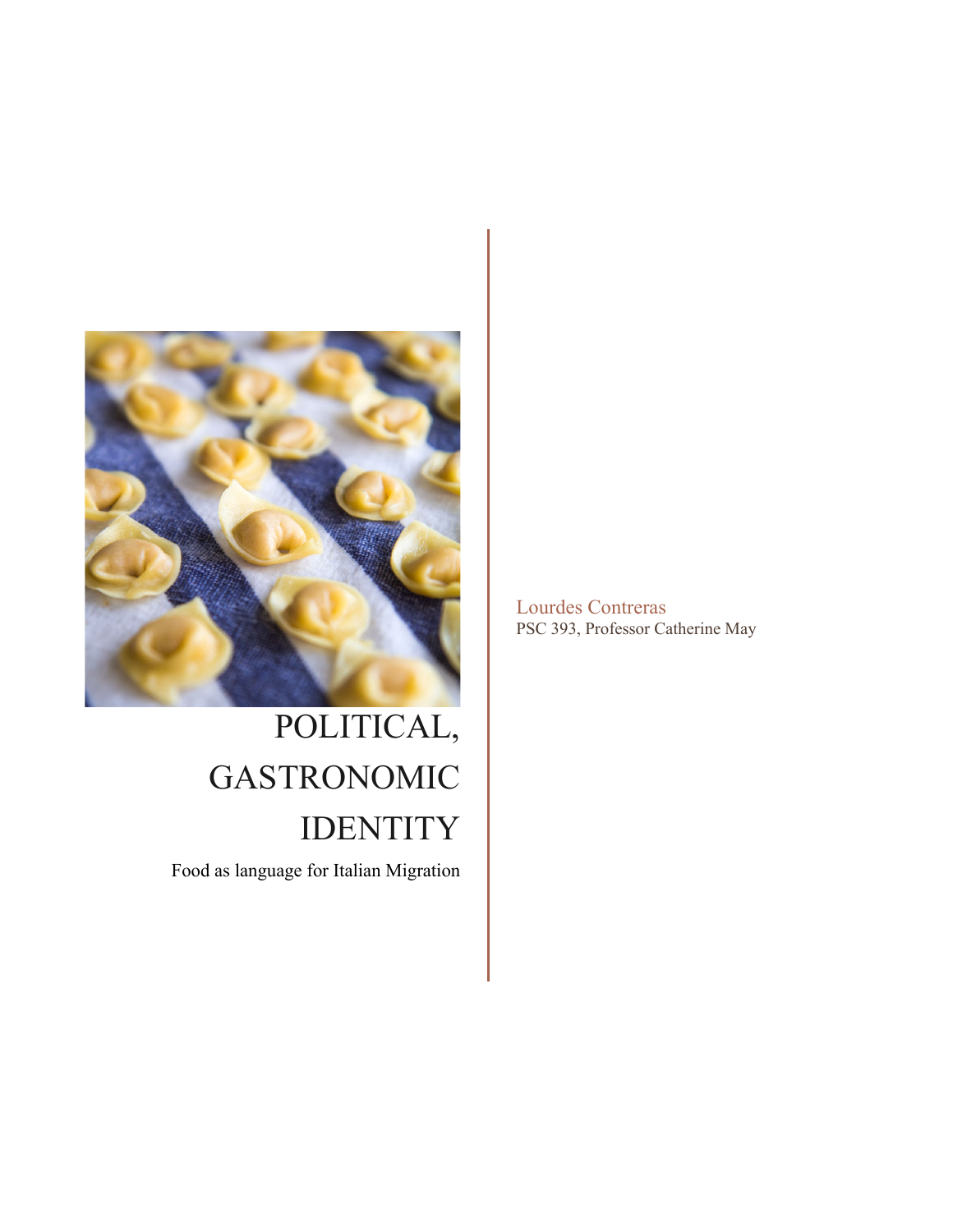The culinary history of Italy is significantly linked to the development of an Italian national identity. Italian foods such as polenta and tortellini, although varying from region to region, represent a larger image of traditional Italian culture that is embedded in regionalism. Lega Nord, a far-right political party, has taken food into the political arena as a symbol to evoke fear or loss of a "traditional" Italian identity. Lega Nord has shifted its model of populism to fit within the national Italian identity thus creating a distorted image of a "national cuisine" regardless of distinct culinary traditions in varying regions. Through Edelman's approach to political discourse, Italian food becomes a condensation symbol, or a symbol that evokes an emotional response but is seldom founded on a solid reality. This condensation symbol consequently becomes a relic to be protected thus representing anything outside of "traditional" as a threat. Immigration and the culinary traditions that immigrants bring to Italy is vilified and seen as the utmost danger to tradition and by extension, identity. Culinary tradition in Italy thus becomes a political construct (Ghiglione). Matteo Salvini, Federal Secretary of Lega Nord, has pushed forward the movement towards eliminating "foreign foods'' from Italian historical centers and regularly uses social media to promote DOP (Denominazione d'Origine Protetta) products and traditional dishes while exhibiting "strict father morality model" characteristics (Lakoff).<sup>1</sup> Italian populist parties use food as a symbol to promote Italian identity and construct immigration as a threat. Matteo Salvini's statements and Lega Nord members' rhetoric can be characterized as examples of *gastropopulismo* (Parasecoli). Their discourse is both a symptom

<sup>1</sup> George Lakoff's Strict Father Morality model is founded on the idea that the conservatives think about politics distinctly from liberals. This means conservatives believed in rewarding and punishing as mechanisms of good citizenship and that competition is moral because it creates self-discipline. Strict Father Morality is based on the idea that the government should act as a fatherly, protective figure and the citizenry should be obedient because the world outside of the nation-state is "difficult" and "dangerous"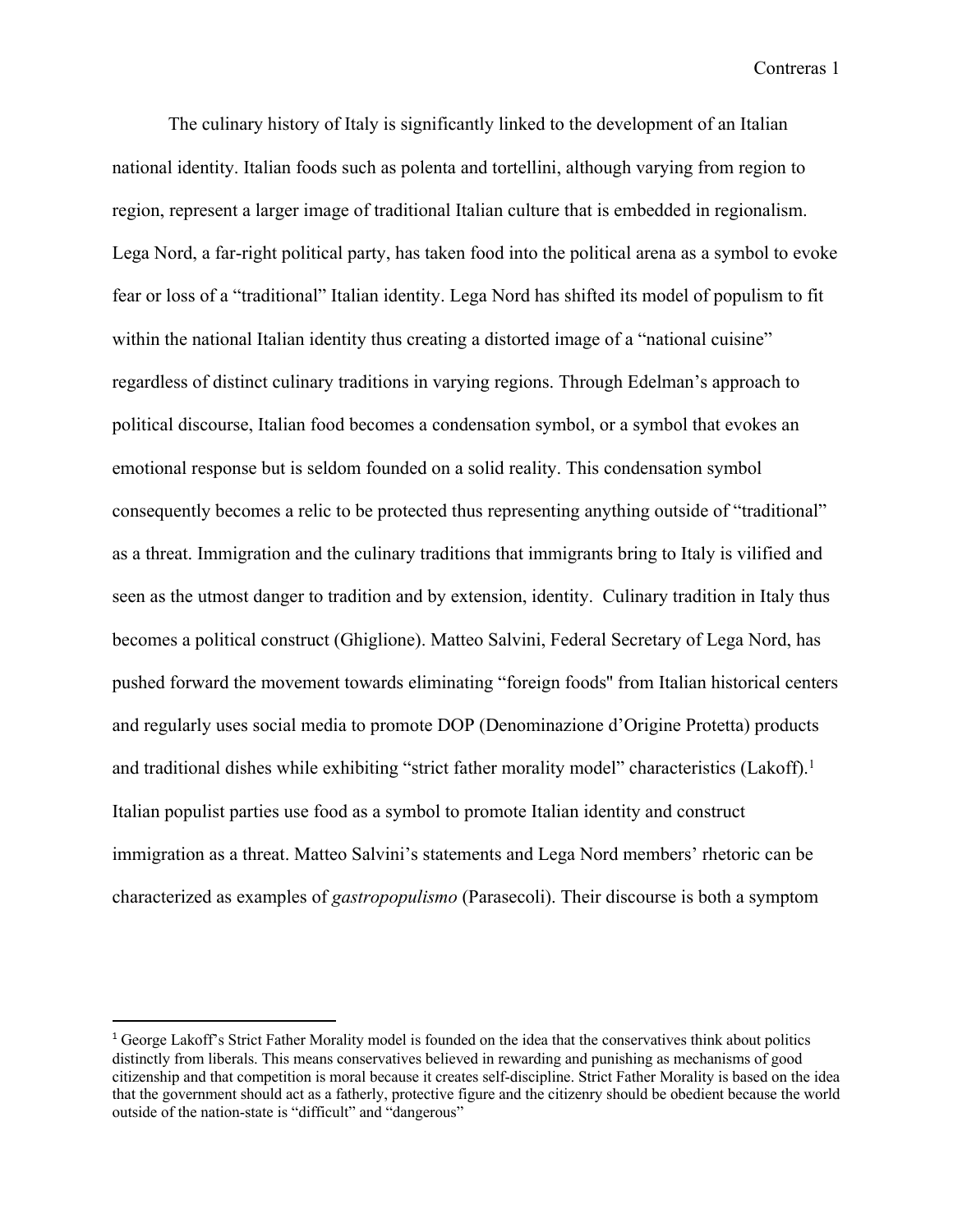and symbol of political quiescence and an indication of a defective patriotic national essence that constructs immigration as a danger to tradition.

## **Review of Literature**

Food plays a significant role in the traditional Italian identity. Alberto Capatti and Massimo Montanari highlight the genealogy of Italian cuisine and outline the implications this changing genealogy has on what is considered "traditional" and what is left out of this model. Montanari's *La Cucina Italiana. Storia Di Una Cultura* describes the emergence of northern foods such as polenta and various pastas and their shifting social position within Italian kitchens. This historical analysis helps guide research on the changing significance of food and the social implications that dictate these shifts. Although there have been analyses of how food is used as a political tool for immigration policy, there is a lack of literature on how food itself has become a language of its own. Benedetta Grasso writes about how Lega Nord's "*Si alla Polenta, No al couscous*" campaign is a reflection of municipal bans put in place on "non-Italian" restaurants and a growing perceived threat of "ethnic" food. Grasso notes that this campaign also brings into question the difference between "imported food" and "ethnic food" as imported food is often considered as a gift and ethnic food is deemed something that needs to be controlled. The wording used to describe cuisines brought to Italy by immigrants usually evokes negative connotations within food discourse among Lega Nord members. While this wording may only be a part of the entire message it signals a distinct difference between the attitude towards immigrants and culinary traditions, often European, that do not represent a "threat" to the Italian identity. Frances Malpezzi outlines the "gentrification of polenta'' or the history of polenta through a societal lens. Malpezzi explains how the significance of food has changed depending on resources available but also has changed meaning for Italians throughout time. Polenta is a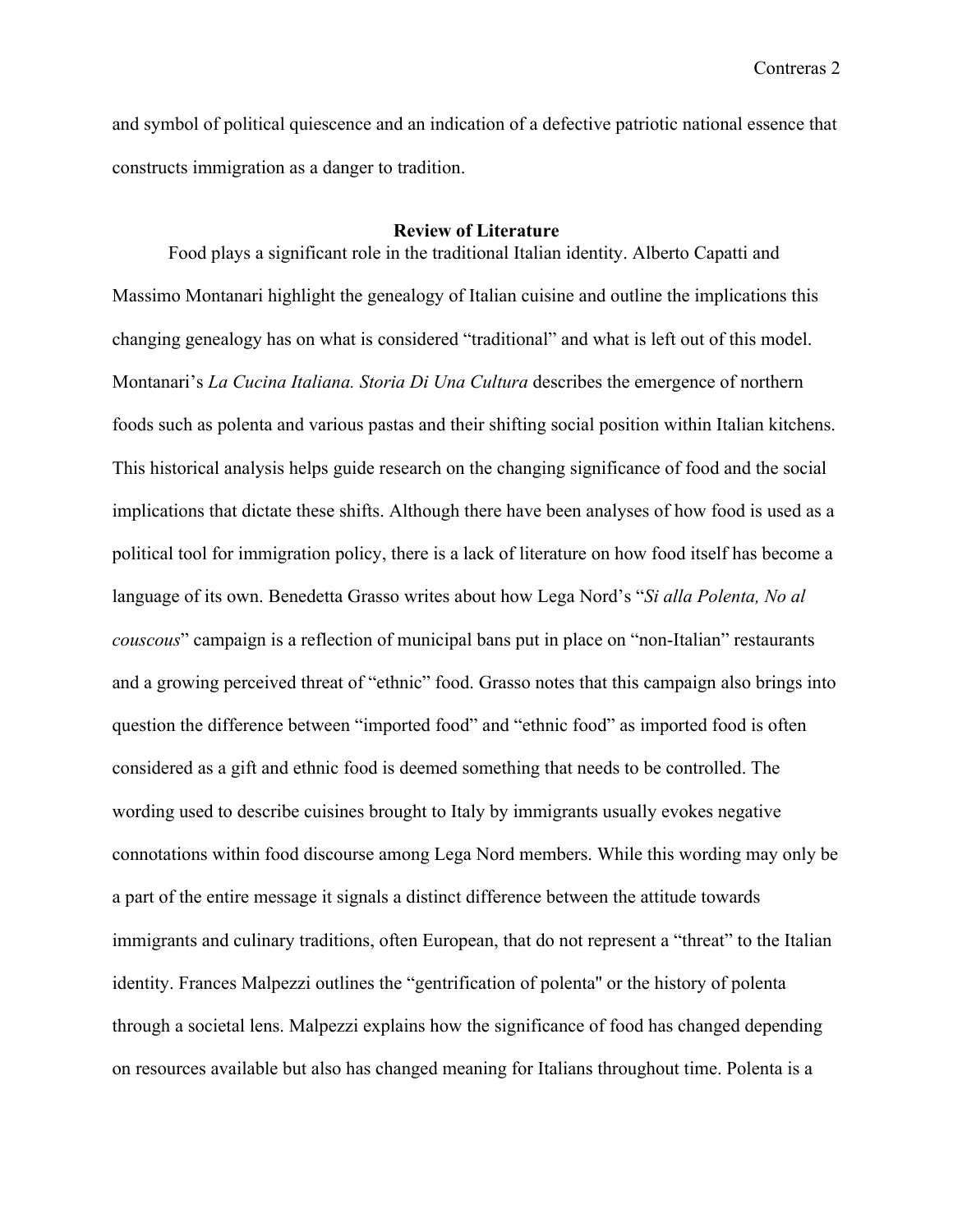significant marker of changing attitudes towards what is a "traditional" food to be proud of and what is not-- polenta went from being the food of the poor in 18th through late 19th century to a trendy nostalgic food on Milan fashion week menus. Not only does polenta communicate a history on its own but also is a language with which to communicate nostalgia. Polenta accordingly takes on a political essence when placed within discourses on immigration and becomes misrepresented as the basis of Italian cuisine, when it has truly more accurately been related to the everyday life of northern Italians before the 1960s.

George Newth outlines the history of Lega Nord "populist regionalism" and the process by which the othering of immigrants has spread past "Padania" lines. Newth's research helps piece together how immigration is at the center of "traditional" Italian food discourse. Newth also details how Lega Nord's vision of "traditional Italian" has shifted to fit a model that includes southern Italy and has taken a more nativist character rather than a regional separatist one. Giorgio Ghiglione takes a closer look at Lega Nord's rhetoric on Italian food and the development of *gastropopulismo* and its origins in the Slow Food movement which originated in the left but shifted towards the right after political parties such as Lega Nord claimed Italian food as a language to communicate immigration as a threat. Ghiglione mentions Davide Maria De Luca, a political reporter from the online news outlet *Il Post*, who explains that the rise of food as a topic in political discourse comes from a difficult relationship between Italians and patriotism, "Italy is a country with a very low patriotism, so they weaponize the recipe of tortellini or lasagna." (Ghiglione). In order to understand the scope *gastropopulismo* within a modern context, I will tie the concepts expressed within Ghighlione's writing to Edelman's concept of condensation symbols to explain how food is used to as a political expression.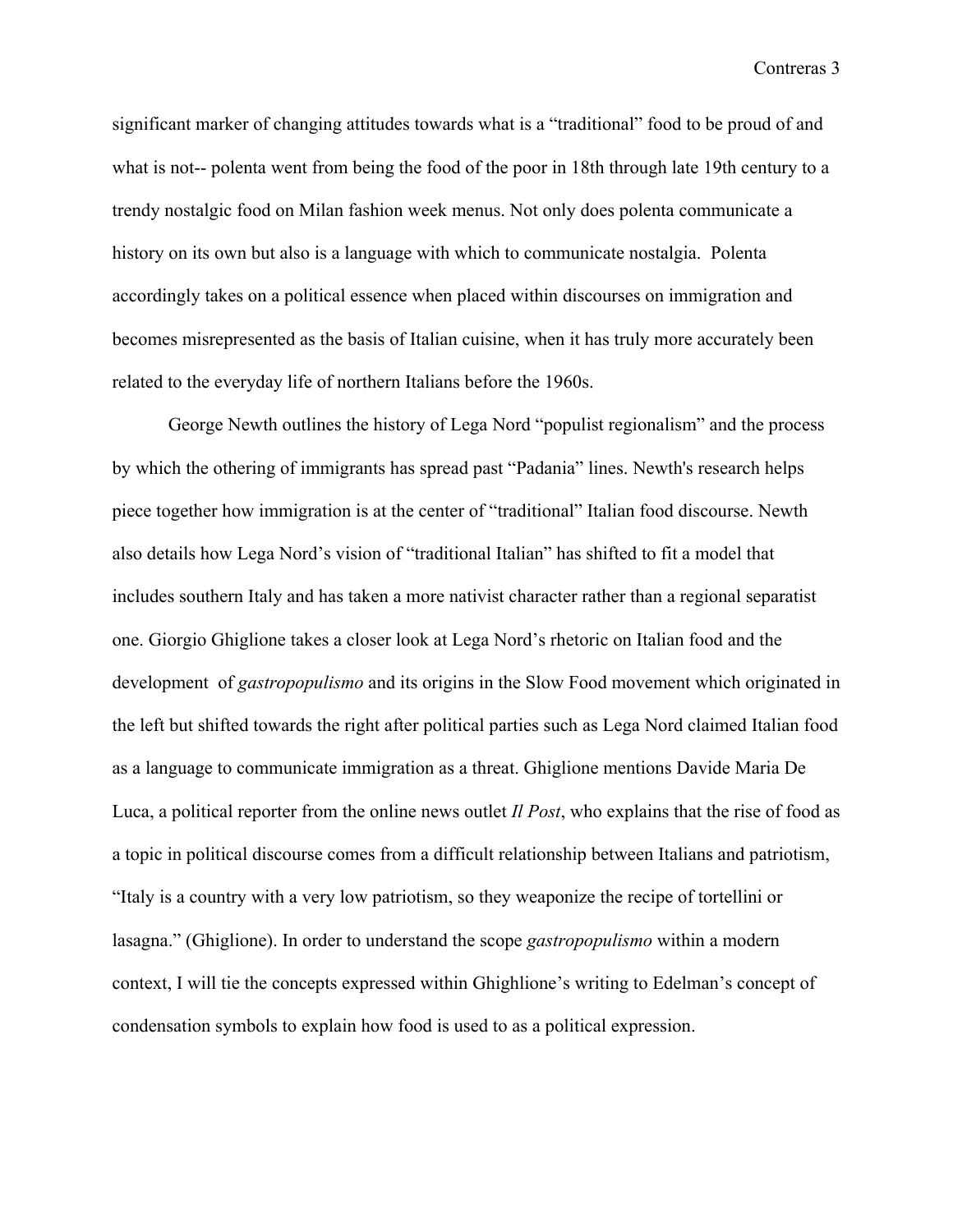## **Method**

To understand food as language, I utilize Murray Edelman's concept of condensation symbols to explain the evocative nature of food within political discourse. Throughout my discourse analysis, Edelman's notion of condensation symbols, political acquiescence and quiescence will serve to frame the functions of food within political discourse. Within my analysis I will focus on Lega Nord's and Matteo Salvini's statements which limits the full scope of conservative rhetoric in Italy but provides ample examples on food and politics. Murray Edelman's *The Symbolic Uses of Politics* creates a framework to analyze political language as symbolism through food. These symbols create reassurance or threat and are created by the mass population, "man creates political symbols and they sustain and develop him or warp him" (Edelman). Edelman explains that politics serves as a "conveyor" of fears and aspirations because it is "remote, set apart, omnipresent as the ultimate threat or means of succor" (Edelman 6). Similarly, food and a national cuisine serve as a condensation symbol that often connects people to a remote past that they long to identify with but may have never existed.

My discourse analysis first outlines the history of Lega Nord as a separatist political party to a party whose origins come from a regionalist populism that now claims the "Italy first '' slogan. Through outlining the history of Lega Nord with a focus on their populist and antiimmigrant policy I will analyze Matteo Salvini's tweets and comments about Italian food and the regional ties such foods are characterized historically. I will anchor much of my research in an analysis of Lega Nord's "Si alla Polenta, No al Couscous" campaign and will provide a brief history of polenta and its significance in northern Italy. This historical analysis will serve to explain how changing contexts have changed the definition or meaning of food within political discourse.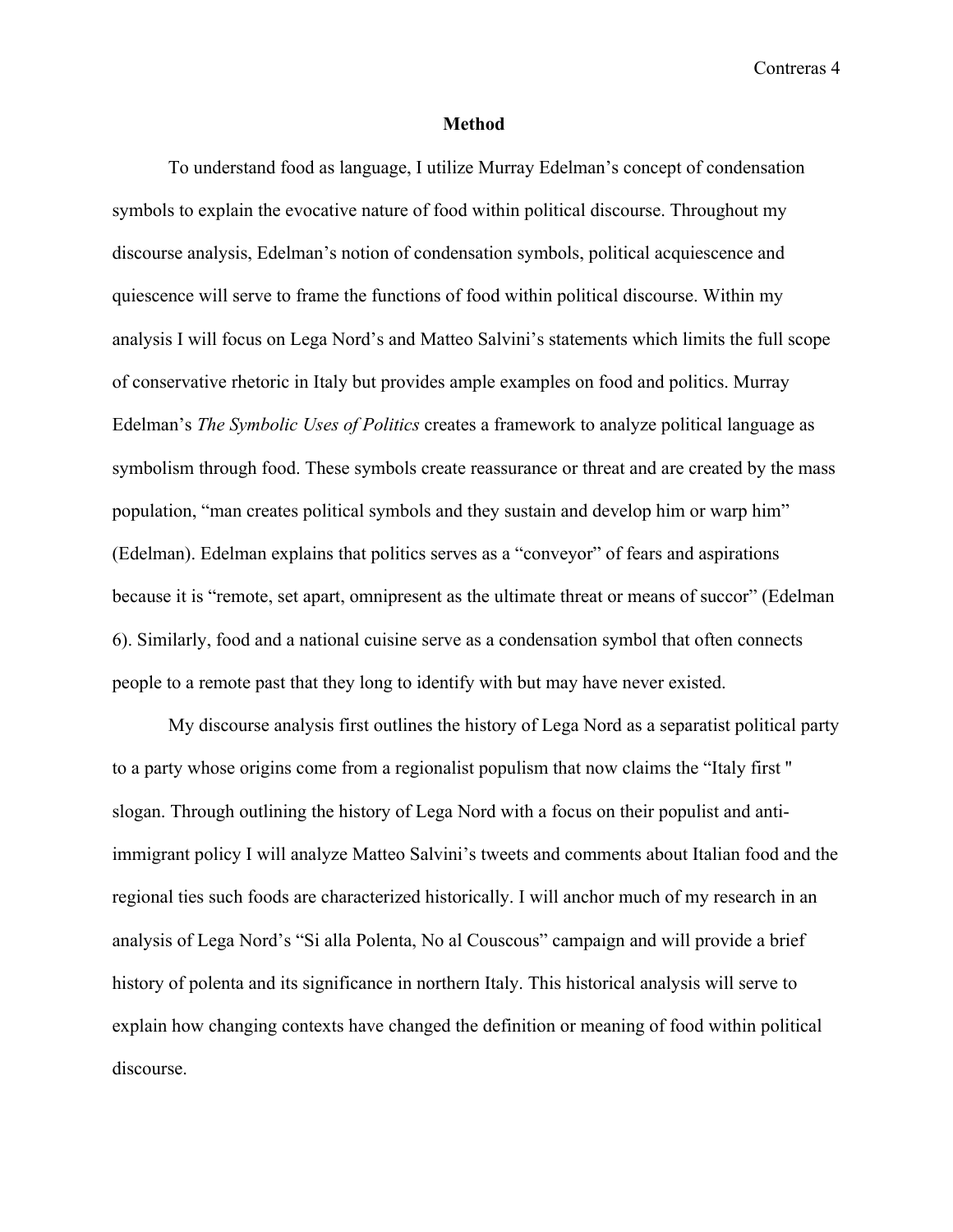It is necessary to explain the origins of the Slow Food movement as it arose from the left but was later appropriated by the far right. The Slow Food movement is pivotal in understanding the relationship between people and food and the regionalism that characterizes it; it also is largely a populist movement and a product of ongoing regionalism. After outlining the history of Lega Nord, I will tie populism to Salvini's critiques of non-Italian food and his depiction of "tradition".

Lega Nord has historically been a radical right party that created its name from its early regional concern that southern Italy was misusing resources collected mostly from Northerners' taxes (Zaslove). After a successful general election in 1996, its best result since its inception, Lega Nord announced that it wanted the secession of northern Italy under the name of Padania. This political motion, although never realized, continued to characterize much of Lega Nord's political discourse despite its need to redefine their political message after Italy became an immigrant-receiving nation (Zaslove 5). Under Matteo Salvini's style of leadership, regionalism has been replaced by an "empty form of nativist nationalism... populism remains central to the party's strategic communication, but the EU has taken Rome's place as the people's 'enemy'" (Albertazzi). Although Salvini has tried to expand the Lega's presence in the south, its northern origins remain intact, making Milan and northern cuisines of the region "authentic" Italian food to be proud of, this is expressed within his tweets on classic northern dishes made with Italian ingredients. "With 2.6 million likes on Facebook and almost 800 000 followers on Twitter (as of June 2018), Salvini's personal accounts … helps him shape national debates on issues concerning identity, immigration, and law and order, as the controversial remarks made via his social media accounts are immediately picked up by the press and television news" (Albertazzi).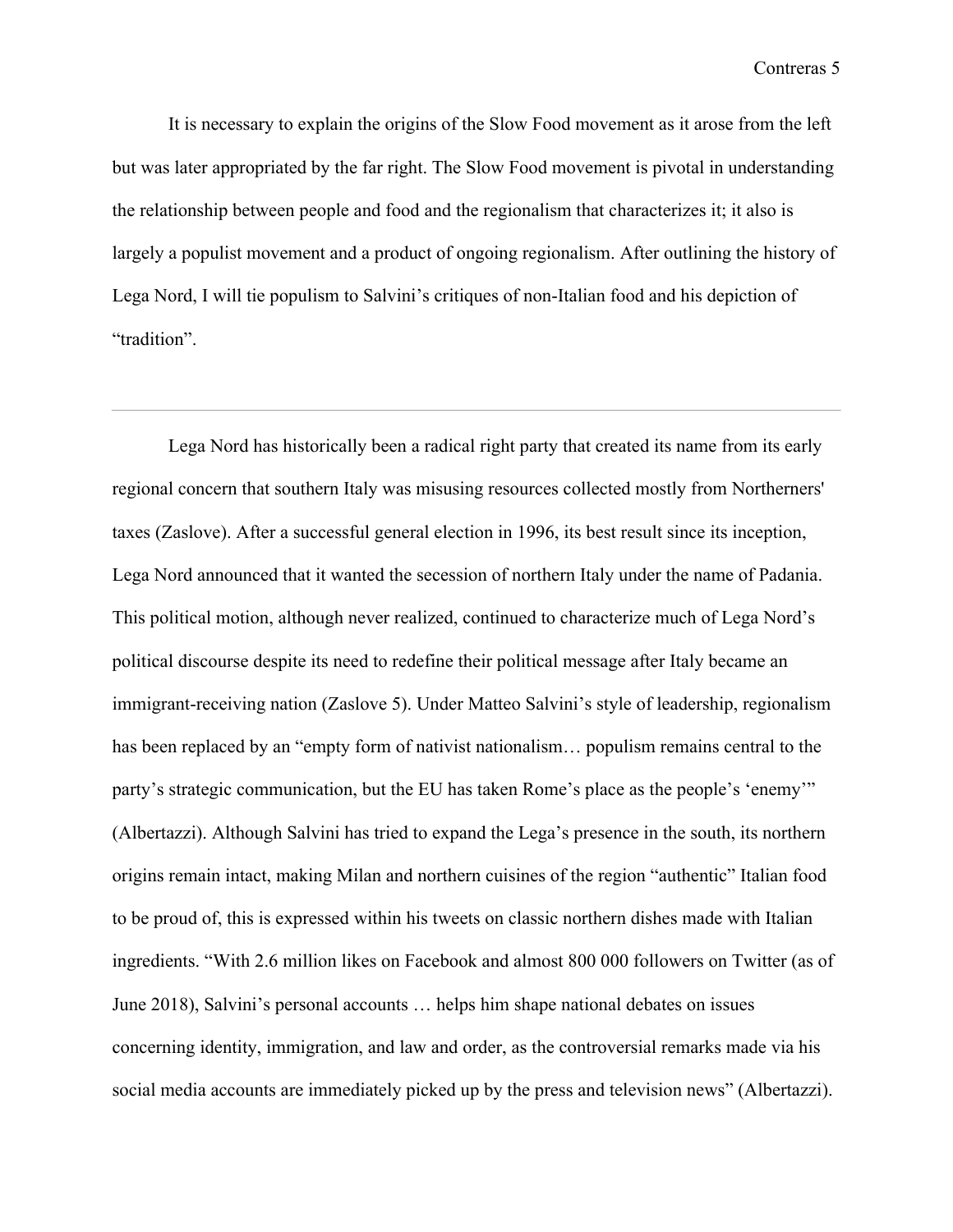The nativist shift Lega Nord has taken as a party may have initially began with growing numbers of immigrants in Italy but was largely impacted by globalism and multiculturalism which was not experienced to this extent in smaller Italian towns and cities. The changing character of Lega Nord and Salvini's reconfiguration of far-right populism is reflected within his promotion of "native" Italian food.

George Lakoff's *Moral Politics* decodes political language in terms of two-family models, the "Strict Father morality" and the "Nurturant Parent morality" model. Both of these models provide a set of worldviews and moral priorities for the corresponding conservative and liberal political perspectives. These models also come with a set of metaphors that communicate morality in varying ways. The Nation as a Family metaphor provides the context for analyzing language through food in relation to a "family". The significance of food is particularly salient when considering the profound links between Italian dishes and the people who consider them a fundamental part of their identity. Lakoff explains that "within the Strict Father morality, illegal immigrants are seen as lawbreakers ("illegals") who should be punished… hence they are not children in our family" (Lakoff 187). The culinary nationalism that nativist political parties such as Lega Nord use create an Italian identity within new waves of immigration in Italy (Horowitz). Matteo Salvini, the Federal Secretary of Lega Nord, has used metaphors that correspond with the Strict Father morality model and has communicated through his promotion of regional Italian cuisines that there is only space at the table for "traditional" Italian foods. Through Salvini's food metaphor and Strict Father morality, a nativist protectionist Italian identity is created, and immigrants are subsequently othered from the national identity.

Matteo Salvini has routinely placed food at the center of political discourse. His focus on Italian ingredients and products becomes a metaphor when placed within Lakoff's concept of the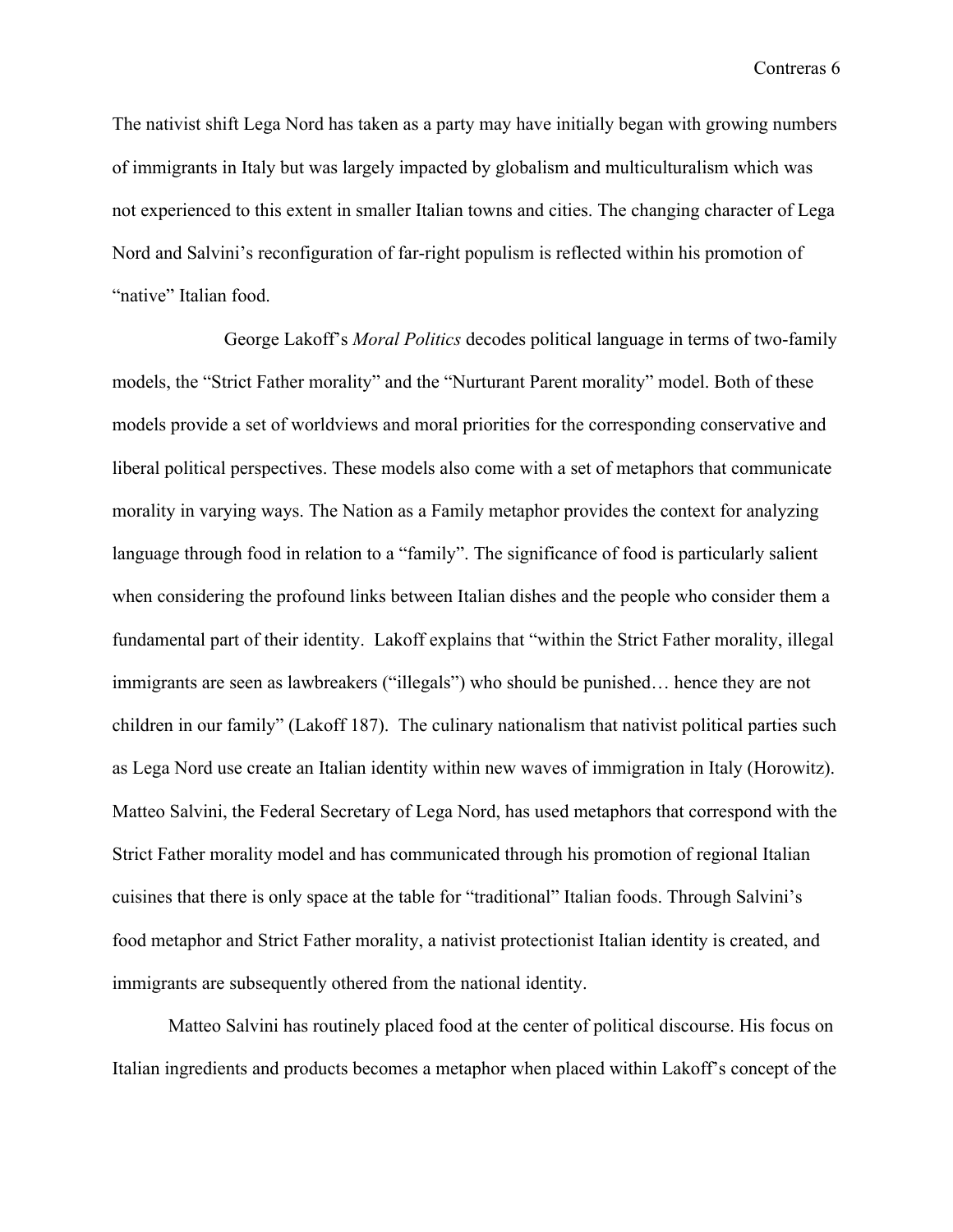Nation as Family. Although Salvini seems to fuse economic tensions and immigration, his message on morality becomes abundantly clear when examining his tweets regarding food (Salvini). Lakoff explains that although cutting the cost of government stands at the center of conservative discourse, the conservative agenda, and the liberal agenda, is more concerned about morality (194). According to Lakoff, "the ultimate conservative agenda … is moral, not financial" (Lakoff 196). Salvini is known to make references to Italian products and the economic "benefits" that Italian food brings to Italian people. However, his rhetoric can be defined as implicitly moral, as highlighted in comments by Salvini, "flooding the tables of European citizens and the stomachs of our children with Tunisian oil, Moroccan oranges, tomatoes that come from nobody knows where, rice from Cambodia, powdered milk from Ukraine." (Paura). Salvini's rhetoric is not only an illustration of Strict Father Morality but it also stands entirely at odds with the Nurturant Parent model which would typically be supportive of immigrants and by extension "foreign" foods (Lakoff). Salvini's focus on immigration, foreign restaurants and foods is not economic. "Protecting" Italian food becomes a frame that "easily and quickly expands into vaguer and more emotional questions of national identity, race, and belonging" (Donadio).

The image of foreign foods flooding an Italian table, bring to mind the same ideas illustrated in Otto Santa Ana's *Brown Tide Rising,* where "waves" of immigration are seen as something to be controlled, dominated and inherently suffocating or smothering (Santa Ana). The aqueous character immigration is given and the Italian "table" setting brings about an image of inescapability. Part of this notion evokes a sense of urgency for Italians and easily sways them into thinking this "flood" can eclipse their prominence on the dinner table which is historically a place of community gathering, family and arguably the most intimate space over which a family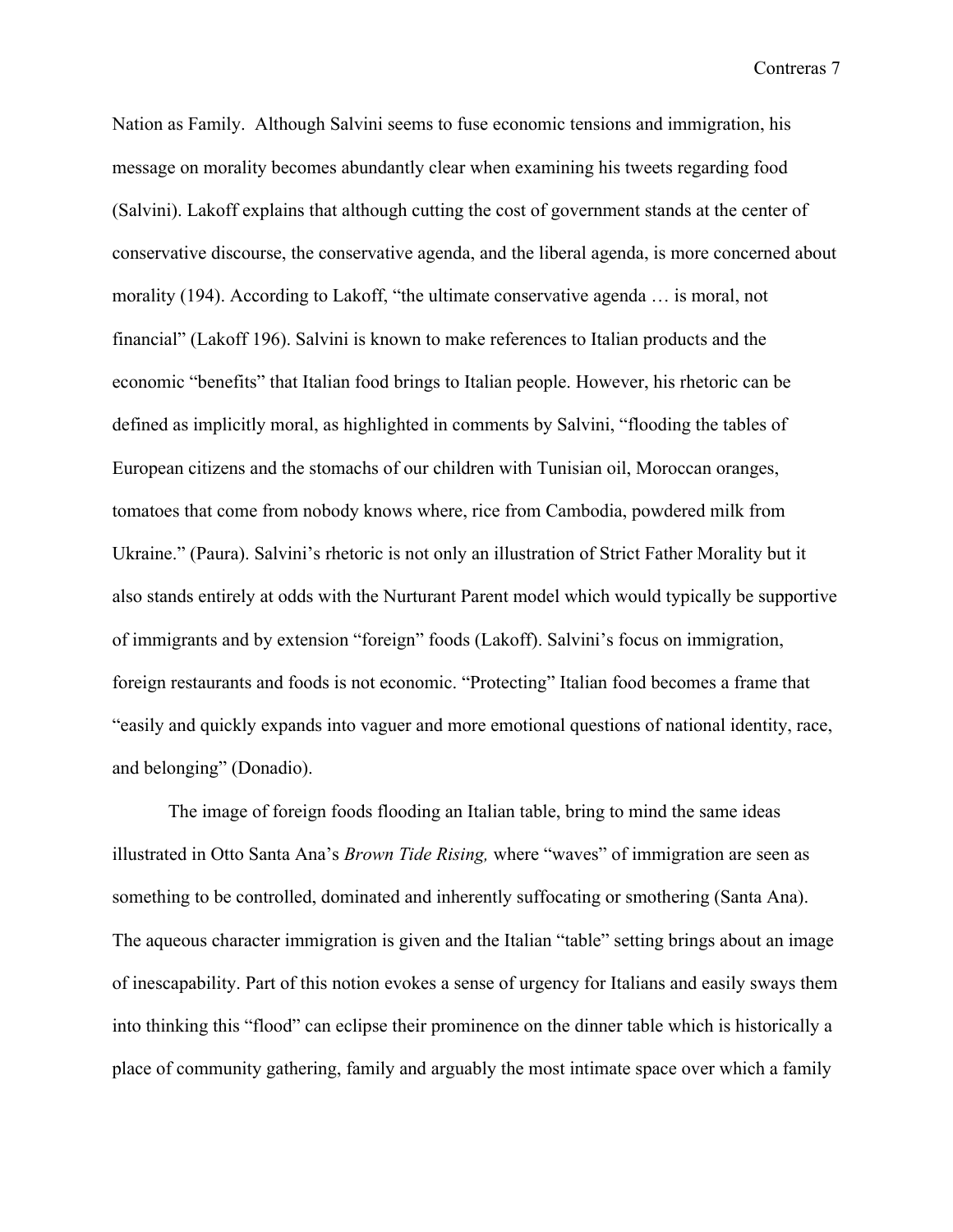or community converses. Having "a seat at the table" takes on a new meaning when the table is Italian, the significance becomes much greater when the food served is the embodiment of a culture and identity, even if it does not align with the identity of those around the table in the modern day.

In contrast to following the Nation as a Family model, Lega Nord and Salvini have followed a new populist regionalist ideology that fits within the "us vs. them" rhetoric that Lakoff uses to describe conservative "Strict Father morality". Lakoff explains that the Moral Strength metaphor is directly associated with the presence of immorality or evil; therefore, morality is described as strength "backbone" (Lakoff). The populist regionalism that characterizes Salvini's discourse on food today contrasts with Lega Nord's historical regional stance that promoted northern secession, Padania (Newth). When Lega Nord attempts to promote a "pure '' authentic Italian identity today, their history and criticism of southerners conflicts with the concept of one sole and true Italian cuisine and Italian identity. Lega Nord's historical ties to northern secession provide an example of how metaphors change within contexts, The Lega Nord campaigned for the revision of statutes made by Movement for Piedmontese Regional Autonomy (MARP) and in Lombardy, the Movement for Bergamascan Autonomy (MAB) in order to bring in "fiscal federalism which would ensure that any resources collected from the reduction of in-state expenditures would be redistributed in a way that would benefit the northern regions, not the whole country (Newth). Within this period in the late 1950s, the metaphor for "family" was the northern regions called Padania, those in the conservative parties had to greatly shift their Strict Father morality to include the rest of Italy once Lega Nord became a political party that promoted the slogan "Italian's first!" (Newth). This shift aligns with the concept that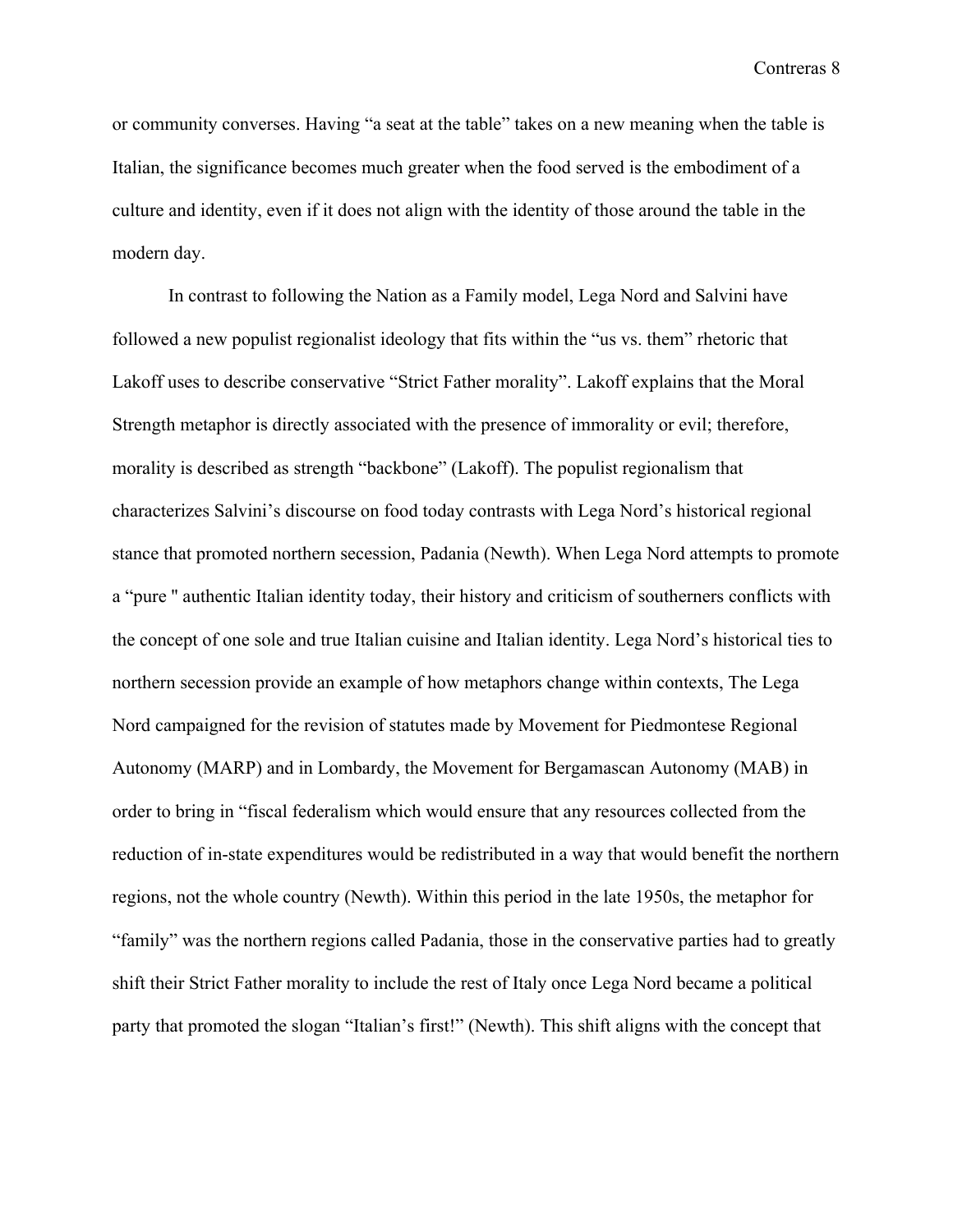the morality metaphors are directly impacted by the frame, which in this case was a changing family model from regional to national (Lakoff).

Lakoff explains that the Strict Father morality model is based on the idea that obedience to rulers and fatherly protection are central to the morality and overall worldview of conservatives. Although Lega Nord was not always a national conservative group, their current frame provides morality as national concern. Food becomes tied to morality within Salvini's Lega Nord when it is referenced in the context of new "foreign" restaurants. The othering of immigrants and their cuisines also creates a framework where immigrants are not shielded by "fatherly protection" but are otherwise deemed the "danger" or "difficulty" that Lakoff uses to describe the Strict Father Morality worldview.

Food protectionism in Italy falls under the strict Father Morality Model. This sense of food protectionism has gone as far as requesting UNESCO protections of Napolitana style pizza as an "intangible cultural practice" (Zupello). Modern day food protectionism in Italy can be partially traced back to the Slow Food Movement of 1986 which was spearheaded by Carlo Petrinias a response to McDonald's opening in various Italian historical centers, specifically in Piazza di Spagna. The Slow Food Movement also created a formal community of people who valued traditional food and its geographic links. Folco Portinari, co-founder and co-writer of the Slow Food Manifesto if 1989, claimed that people had fallen "prey to the same virus: 'the fast life' that fractures our customs and assails us even in our own homes, forcing us to ingest 'fast food.'" Part of what the Slow Food Movement fought for was a decrease in import culture thus urging its followers to eat locally grown produce and ingredients (Zupello). Slow Food Movement's rhetoric, however, has somewhat been coopted by the right as a weapon against non-Italian, specifically Middle Eastern cuisines in historic centers. In Verona, this notion can be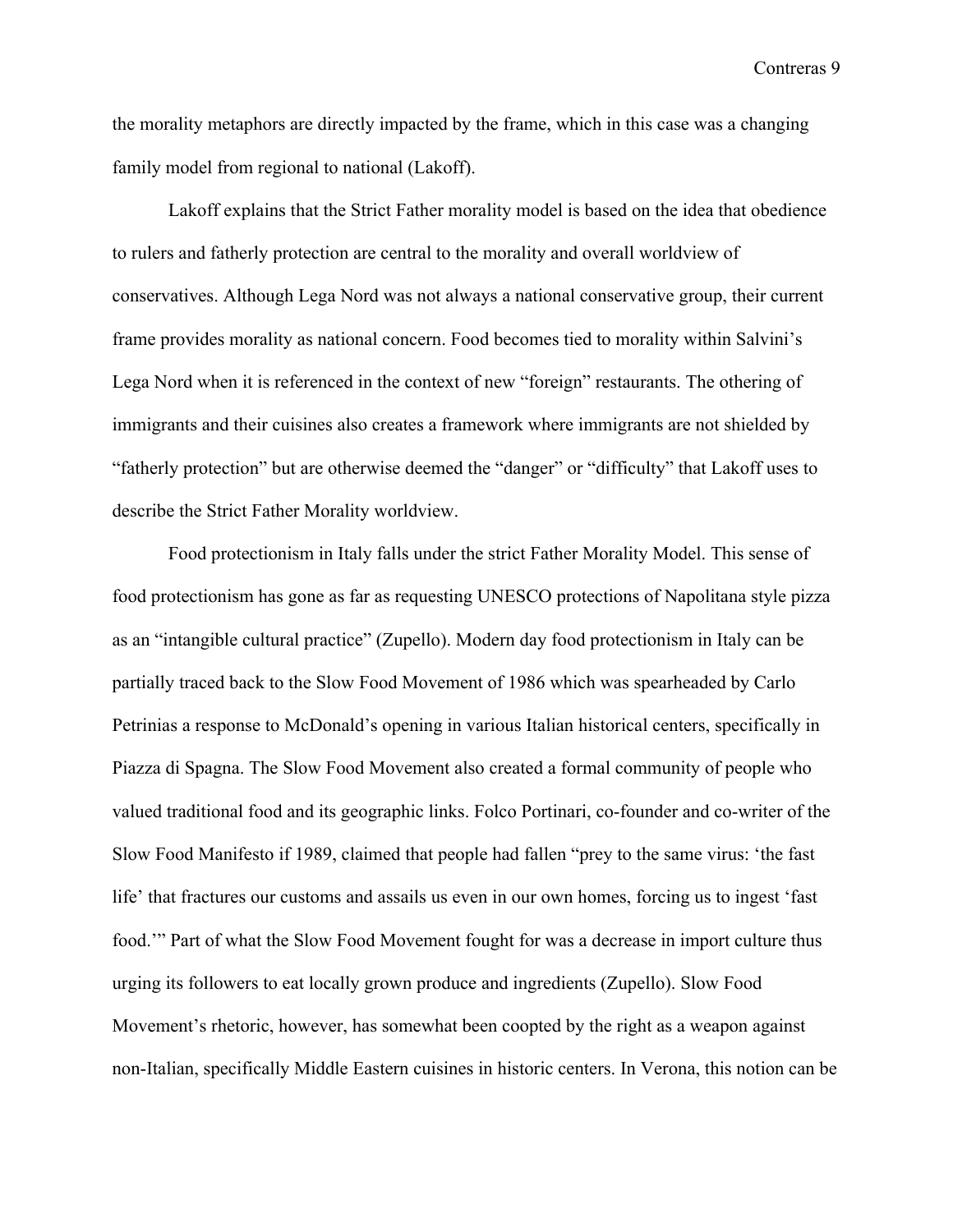seen in the banning of Kebab shops in the historic center. The mayor of Verona, Flavio Tosi, is a former Lega Nord ally and the main force in the efforts to limit the number of Kebab shops in Italy. In February of 2016 Tossi tried to "preserve" Verona's historic center by banning "inauthentic" food that Tosi claimed was disruptive (Wilson). Tosi specifically banned all new kebab and gyro shops from opening in the city and singled out "oriental and Middle Eastern cuisine" as being the reason streets were becoming "dirty" and produced more "trash" than what they deemed to be "authentic food" (Wilson).

Lakoff's Strict Father Morality model provides a cognitive linguistic model to understand the ways in which metaphors operate. His Strict Father Morality and Nurturant Parent Morality models are centered on the idea that politics is communicated through metaphors that carries significant moral meaning, especially when it comes to the conceptualization of the conservative worldview. Lega Nord and Salvini's promotion of Italian food and subsequent othering and demonization of foreign food stands as a broader metaphor for their views against immigration. Salvini's mention of foreign foods "flooding the European table" brings to light the danger or threat he is trying to communicate. Lega Nord and Salvini's discourse on food has more to do with the fear they want to ignite in the larger Italian population about immigration than the actual production of Italian grown products. By inflaming fear, they are able to continue their notion of fatherly protection. Within the Strict Father Morality model, Salvini and others are able to propel their nativist Italian Identity while shutting immigrants out of what is considered "traditional".

Murray Edelman's notion of condensation symbols as language that evokes emotions can be seen through the kind of political language used in ads by the Italian Nationalist Organization Lega Nord's slogan "Si alla polenta, NO al cous cous. Orgogliosi delle nostre tradizioni" [Yes to polenta, no to couscous. Proud of our traditions] (Booker 5). Lega Nord is a political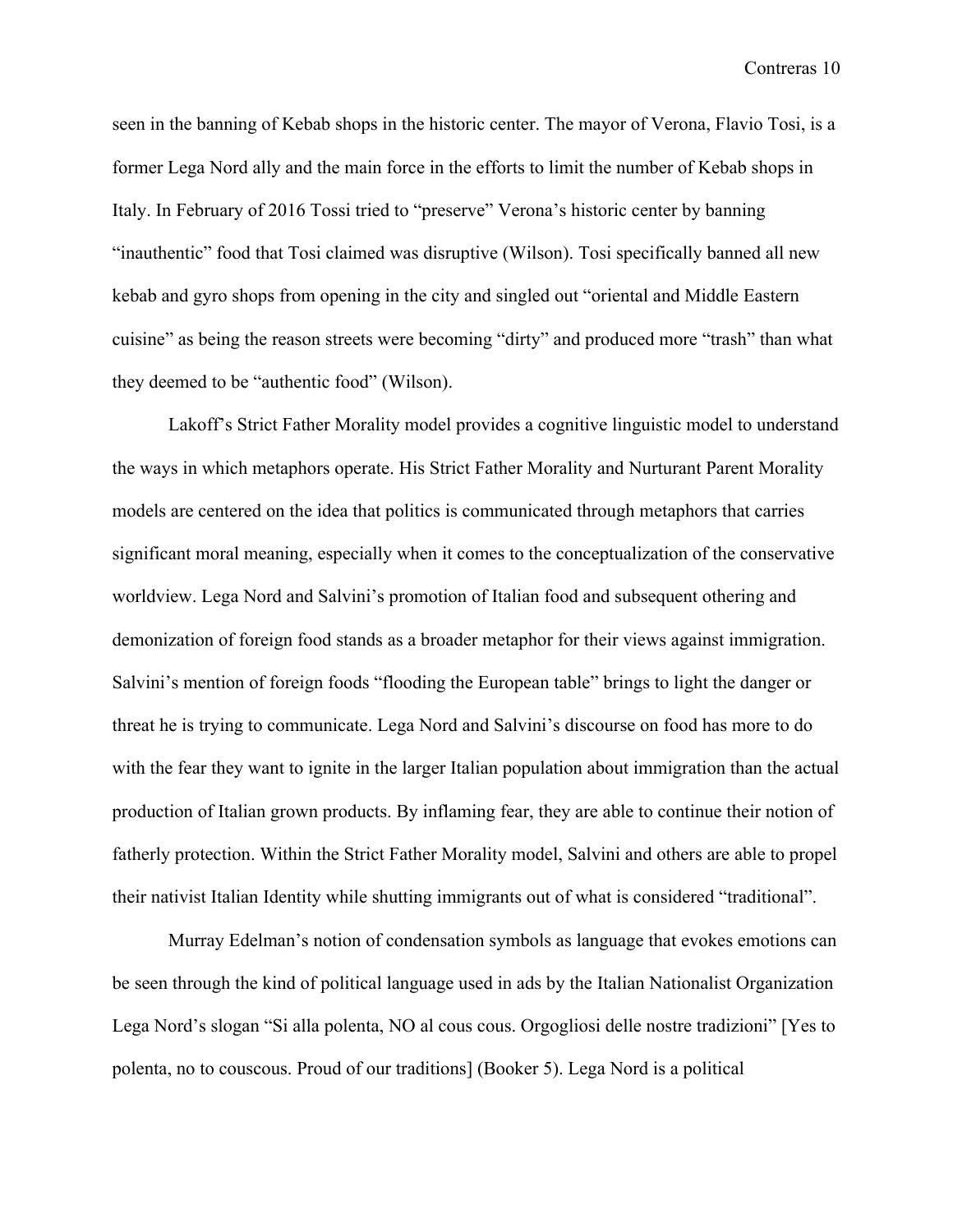organization, the "symbol act" is largely targeted at an Italian audience that identifies with traditions and thus gives meaning to them. Edelman's conceptualization of political language can be translated into the use of food as an identity foundation for Italians in the face of large waves of immigration. Food serves to create "quiescence" in those who may merely view food as an extension of a static tradition.

Edelman explains quiescence as a reliance on "stereotype and similar guidance of reality to psychologically alleviate the feeling of anxiety and uncertainty and provide the individual with the illusion of some kind of intellectual security" (Edelman 32). Edelman's analysis of political action and dormancy is reflected within the usage of traditional Italian cuisine as a kind of foundation to Italian identity. Italian food translates into language once it becomes clear that it is used to reassure those identifying with tradition and threaten those who do not. This becomes evident within the municipal bans on "foreign food" in northern Italy, bans that are often referred to as "gastronomic racism" (Grasso). The reasoning behind this specific ban in Trieste, Italy, came from a statement by the Minister of Agriculture stating that local specialties needed to be "protected" from the emergence of diverse cuisines. This ban required restaurants to serve kebab and other non-Italian dishes with a side of the traditional polenta in order to "preserve" the historical significance of the food (Grasso). Polenta is historically a dish that was accessible to the masses because of its simple and inexpensive preparation (Capatti, Montanari). Polenta was widely a food of the poor in its early history which may be why this dish was picked over a more complex pasta or risotto. The history and the meaning that has been reflected onto polenta has created a remote condensation symbol in which groups like the Lega Nord cling to identity affirmation. This condensation symbol continues to resonate for many *leghisti* because of the quiescence that is created when connecting a current identity to a seemingly static past. Salvini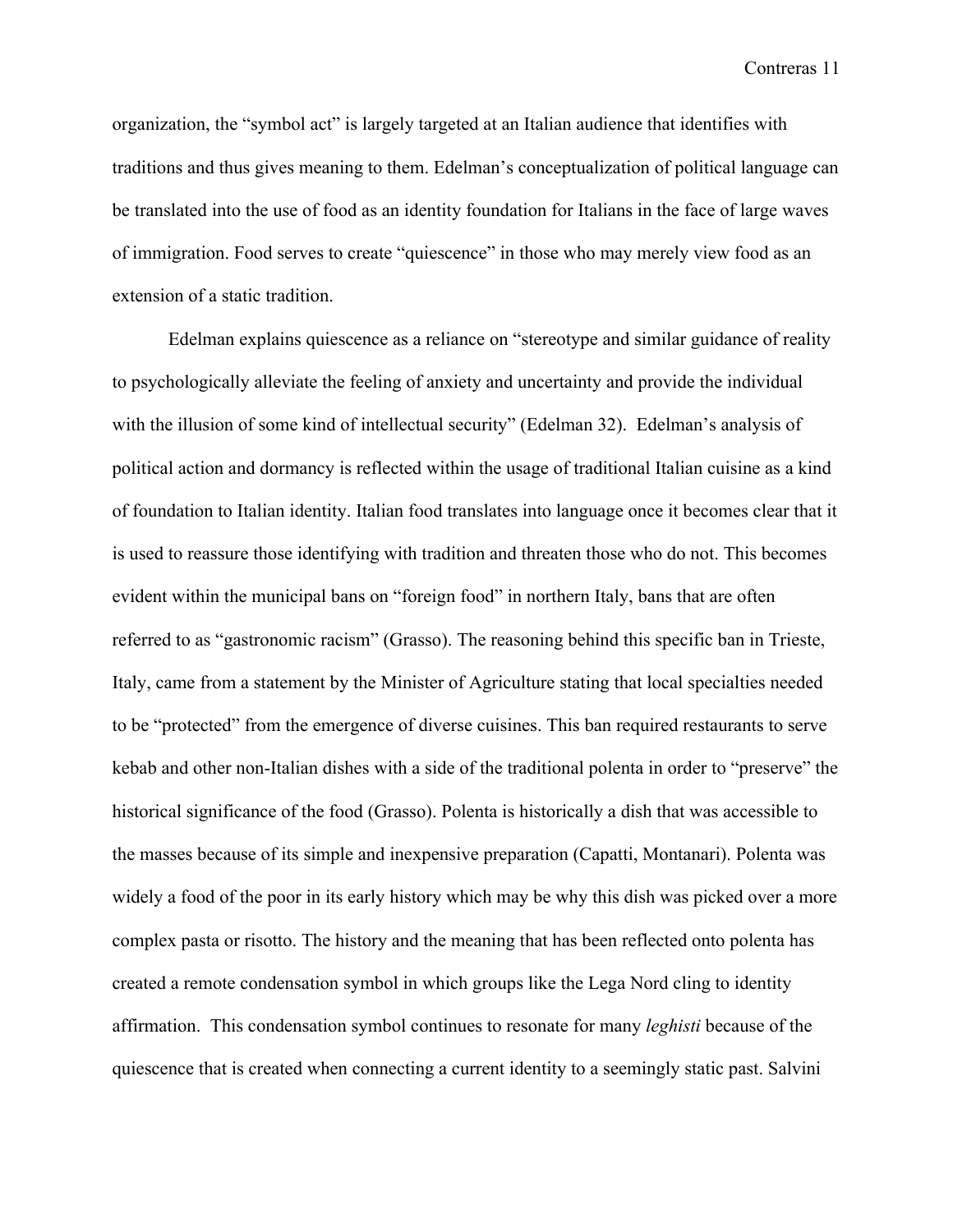and Lega Nord continue to use condensation symbols not because they are engaging in the history of Italy but because the history is made to be fixed and unchanged.

Edelman explains that leadership is "recreated historically by writers and interest groups, as it is created contemporaneously by followers" (Edelman 94). Similarly, the history of a food, culture or symbol can become distorted, reshaped, misrepresented and completely manipulated. This might be the case of polenta as it is seen as a national food today but has its roots in a different history. Polenta was known in ancient Rome as food of the poor, and later fed those where not part of the court or peasants (Malpezzi). The lack of nutritional value in Polenta is written to have been part of the reason the pellagra disease became so widespread in northern Italy. The fact that this particular dish was reshaped to become a symbol for the country illustrates Edelman's concept of history and the warping that may happen when one historicizes or tradionalizes a symbol that is inaccurate in its reach.

What makes the case of Italian food nationalism unique is the local identity that many Italians seek to preserve. Edelman writes that political language and remoteness is a way of making such language symbols and thus abstract; although food and its local character in Italy have a strong geographic attachment with those who consume the food, the reality check that Edelman ponders is still lacking. Although political parties such as Lega Nord give the local character of food meaning, this does not take away from the reality that Italy's demographics are changing and will inevitably require a revision of Italy's political and social identity. The ban on couscous or any kind of municipal action in Italy serves as a "formal notice that all is well" for some, meaning those who support the ban and see this restraint as helpful. However, this municipal action also serves as a symbol of threat to Italian identity and might even spark the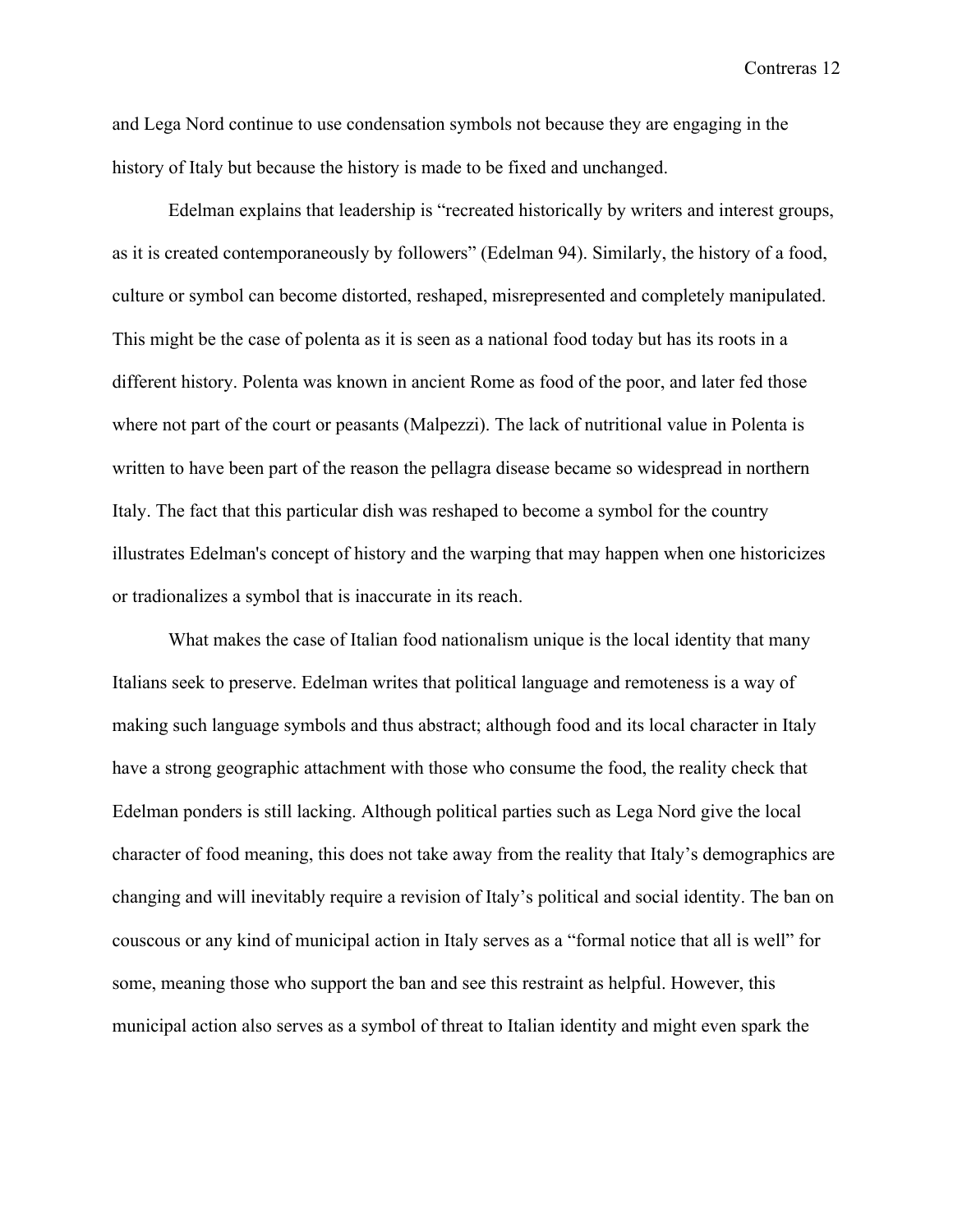idea that Italian traditions are truly being threatened by the emergence of non-Italian restaurants (Edelman 33).

Although the emergence of "ethnic" restaurants in bigger cities such as Rome, Milan and Florence have been relatively small, accuracy does not seem to be of concern to either the Lega Nord party or those supporting the leaders of the party. Edelman highlights that "accuracy is not an important characteristic of political language but the appraisal common to members of the group" (Edelman 115). Although accuracy is assumed to be important in any kind of political action, it is overlooked in the Lega Nord case. In the case of these particular Lega Nord ads, "the medium is the message" (Edelman 132). In addition to political passivity to facts or accuracy, those who find solace in the Lega Nord's use of language are ultimately being supported by not only those they surround themselves with but their changing environment in general. Edelman explains the nature of this kind of environment, "the fact that behavior takes place in a supporting environment implies that the sign alone does not cause the response evoked, since the sign is merely one condition for a response-sequence in the given situation in which it is a sign" (Edelman 104). Complacency and quiescence seem to grow out of the need to preserve identity, an identity that was given meaning by the masses who recognize a threat rather than a reassurance.

The particular ideological standpoint that Lega Nord positions itself in is evident within Salvini's tweets as he has both criticized and shamed people in Italy who do not prepare Italian food the "Italian way". This discourse takes on a political character when set within the framework of immigration. When the archbishop of Bologna, a large southern city in the south, hosted a dinner for the poor where pork-free tortellini was served, he was shamed by Salvini for "erasing Italy's history" ("Stanno cancellando la nostra storia") (Mastinu). Tortellini is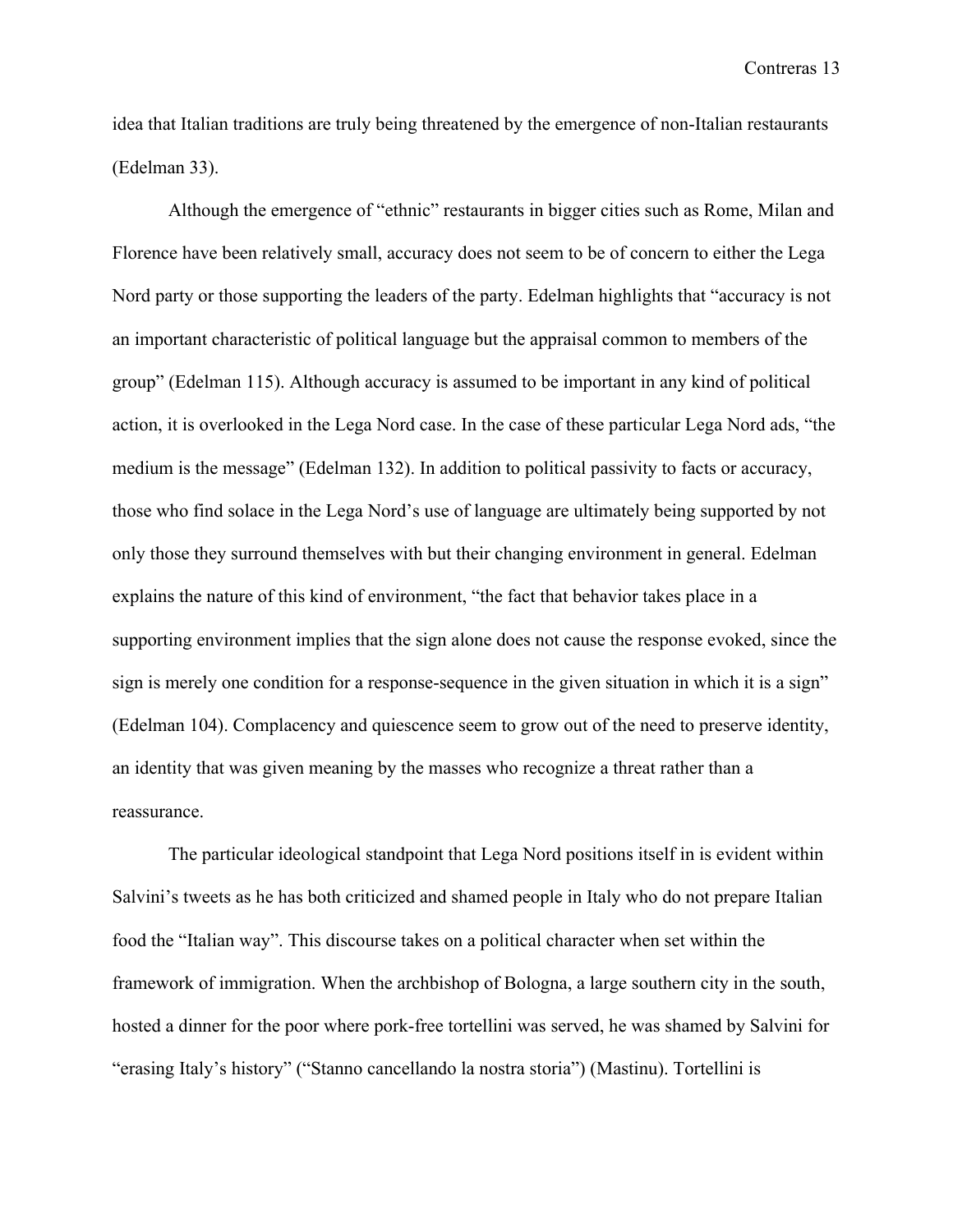traditionally filled with prosciutto or pork however, the archbishop's decision to switch to chicken stuffing was due to the large Muslim immigrant population attending the dinner. Although this dinner was not a switch from Italian food to a different cuisine entirely, many columnists reacted to this substitution arguing that "tradition" is important, one conservative newspaper even going as far as saying tradition starts to weaken through "little things" (Baroncini). Historically, the ingredients used in tortellini in brodo were expensive, and warranted only when there was a celebration, making it not as much of an everyday dinner as polenta was. The significance of its preparation is closely tied to how it is being interpreted by Salvini within this context—to Lega Nord this is a dish that should go untouched in terms of its traditional preparations. However, the weight that is put on the preparation of such a dish is astronomical compared to the relevance it may have with immigration. Edelman explains that "emotional commitment to a symbol is associated with contentment and quiescence regarding problems that would otherwise arouse concern" (Edelman 32). Tortellini, like polenta, consequently, becomes this symbol therefore vilifying any change made to tradition. What makes this symbol political, however, is that it is juxtaposed within a context involving Muslim immigrants who become vilified along with this change.

*Leghisti* may frame non-Italian food as a threat because of political efforts to try to other immigrants and make the case that they are intruding on their culture. However, what becomes abundantly clear in both Montanari and Ghiglione's work is that there is not a complete unified modern identity among the Italians in the north and in the south. There is a disconnect between the Italy that Lega Nord promotes and the Italy that Italians have historically identified with. Montanari explains that most Italian food is identified by its regional roots rather than being nationalistic in character. The advent of specific labeling for ingredients and food in general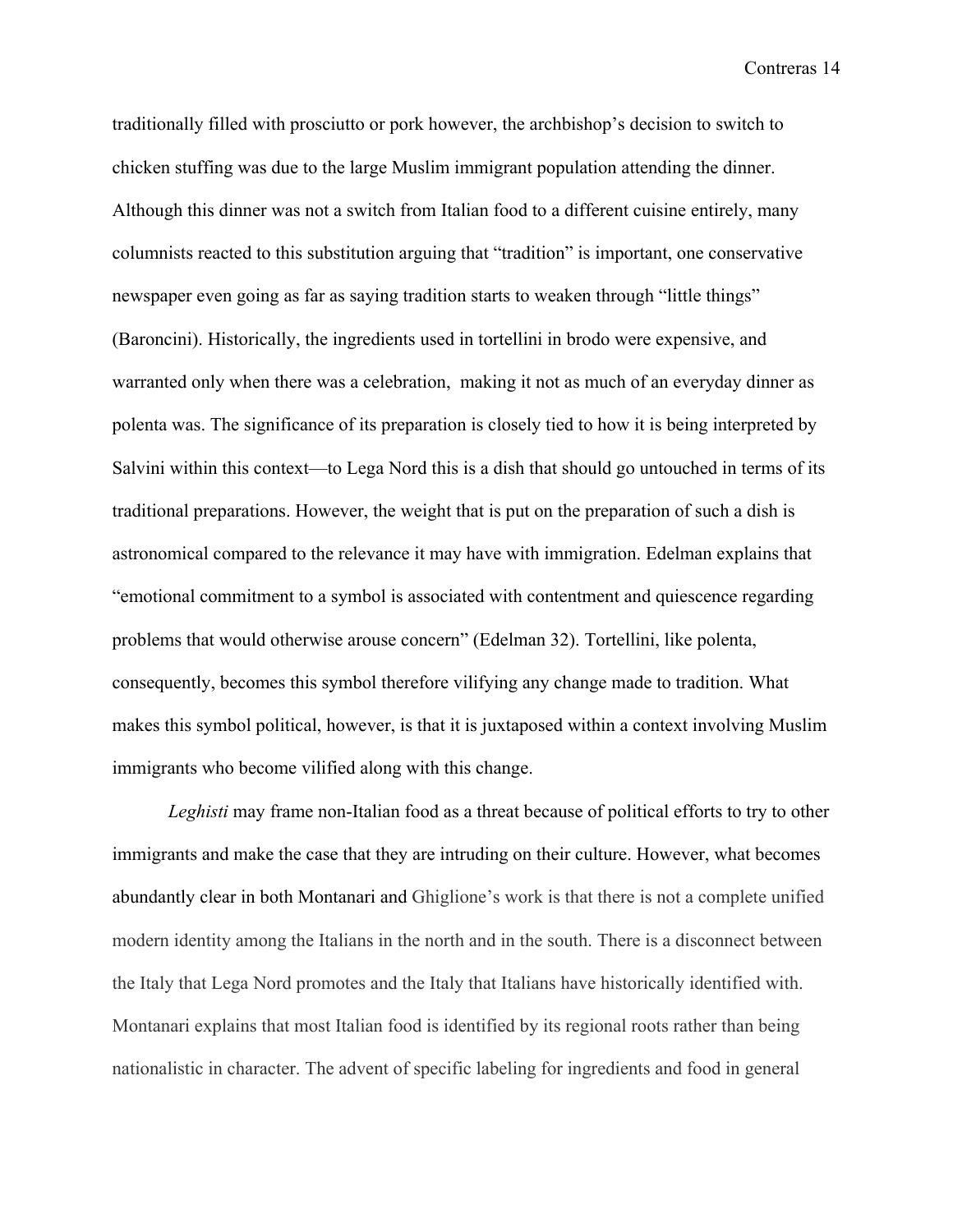came from a specific desire from Italians to identify the geographic origin of the food they would eventually put on a table. This demand came from a pride in regional traditions, as a way to identify to specific provinces, cities and towns. The labeling emerged through classifications, regulations, juridical frameworks and different international conventions that sought to give consumers information about the origins of their food (Parasecoli). Fabio Parasecoli, President of the Association for the Study of Food and Society, explains the demand for "place-based labels" as a desire for knowledge on the origin of a food but specifically what the geographic place means, "A place in this sense is not only a portion of neutral geographical space; is also includes how that very space is experiences, including through memories, custom, and social structures… I consider such perceptions to be cultural and social constructs to the generation of which all stakeholders contribute, notably with heavily weighted input into both trade talks and political debates" (Parasecoli). Political, gastronomic language evokes memories and feelings associated with food and geography. This language is composed of Edelman's condensation symbols and aren't representative of Italy as a whole. The face of modern Italian literature, film, and various other sectors of culture continue to change, food however seems to remain unchanged. Part of what allows food to remain the same within the consciousness of Italians is the Baudrillardian concept of simulation, traditional food being an example of simulacra. The relationship between *leghisti* and food and those who identify with such a relationship is consumed by the symbolism of the cuisine, the simulation becomes more of a reality than the actual authentic present.

Edelman established his framework on language and symbolism by also implying that the "ensuing isolation of the individual" will further the spread of quiescence (Edelman 182). The isolation that he references from Frenkel-Brunswik's work may be that of growing increasingly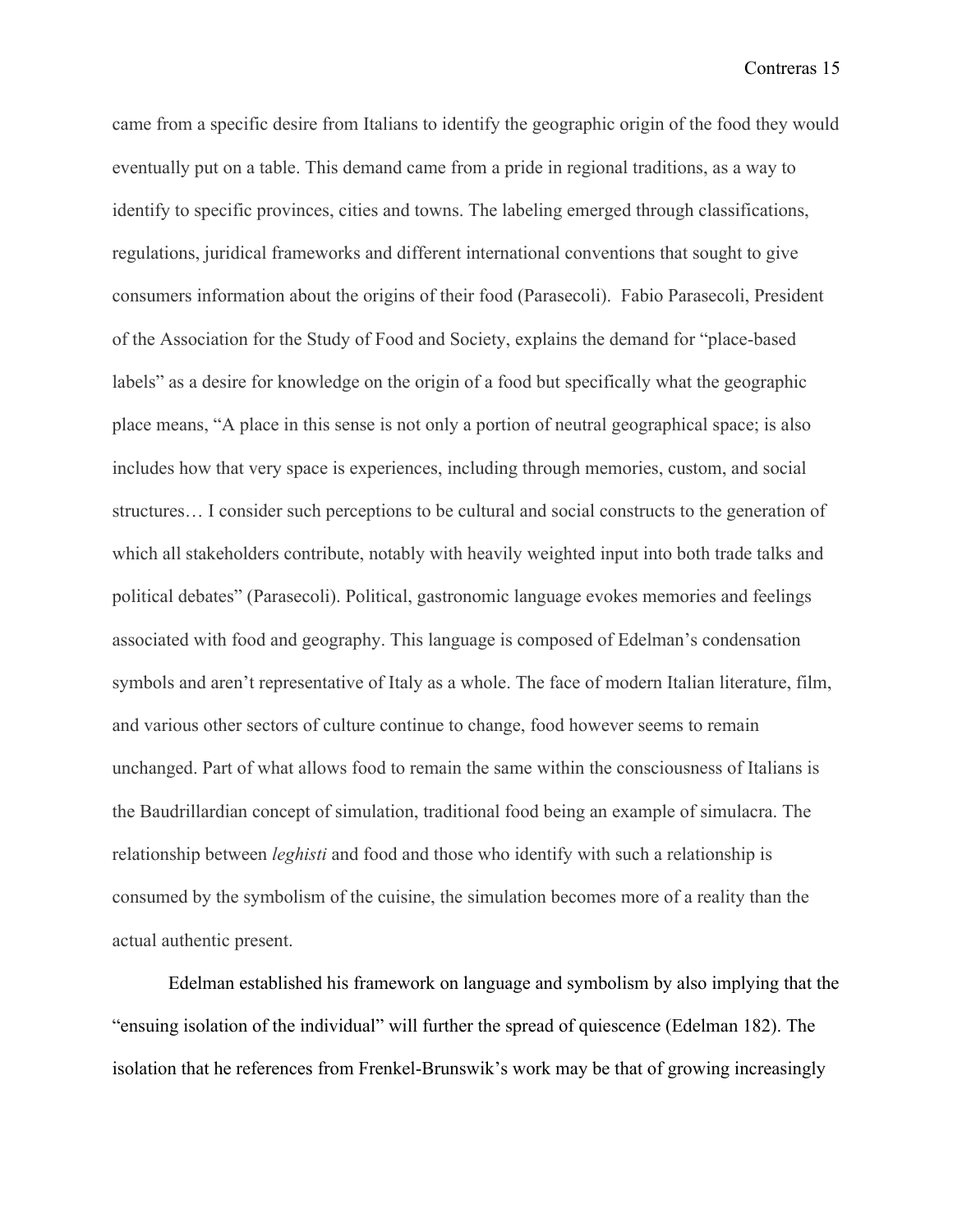attached to remote "standardized" concepts that one becomes isolated within the symbolism and unable to act autonomously in the face of political action. This is the case with Italian cuisine that operates under the guise of being more intimately related to an ever-changing identity but is ultimately just as intimate and private as Edelman explains political action and language to be (Edelman 32). Lega Nord's political advertisements are likely a symptom of political quiescence; the use of condensation symbols as key to communication also promotes acquiescence in those who may not feel the threat of "foreign foods" but are ideologically tied to a popularized traditional Italian identity. The link to a past Italian identity becomes standardized for many creating a cycle of endless quiescence and cultural dormancy. Lega Nord and Salvini will continue to use foreign foods as the scapegoat or culprit of a changing Italian identity and a changing Italian table if the historic relevance of Italian food does not become questioned. Whether or not this questioning is necessary to truly evaluate the right's efforts against immigration depends on how far the connection to food runs within Italian culture. Lega Nord and Salvini represent what successful promotion of condensation symbols look like within a space that is seemingly apolitical. Italian food as a political condensation symbol has thrived in a country with a regional identity rather than a national one and has persisted because of the quiescence that it creates.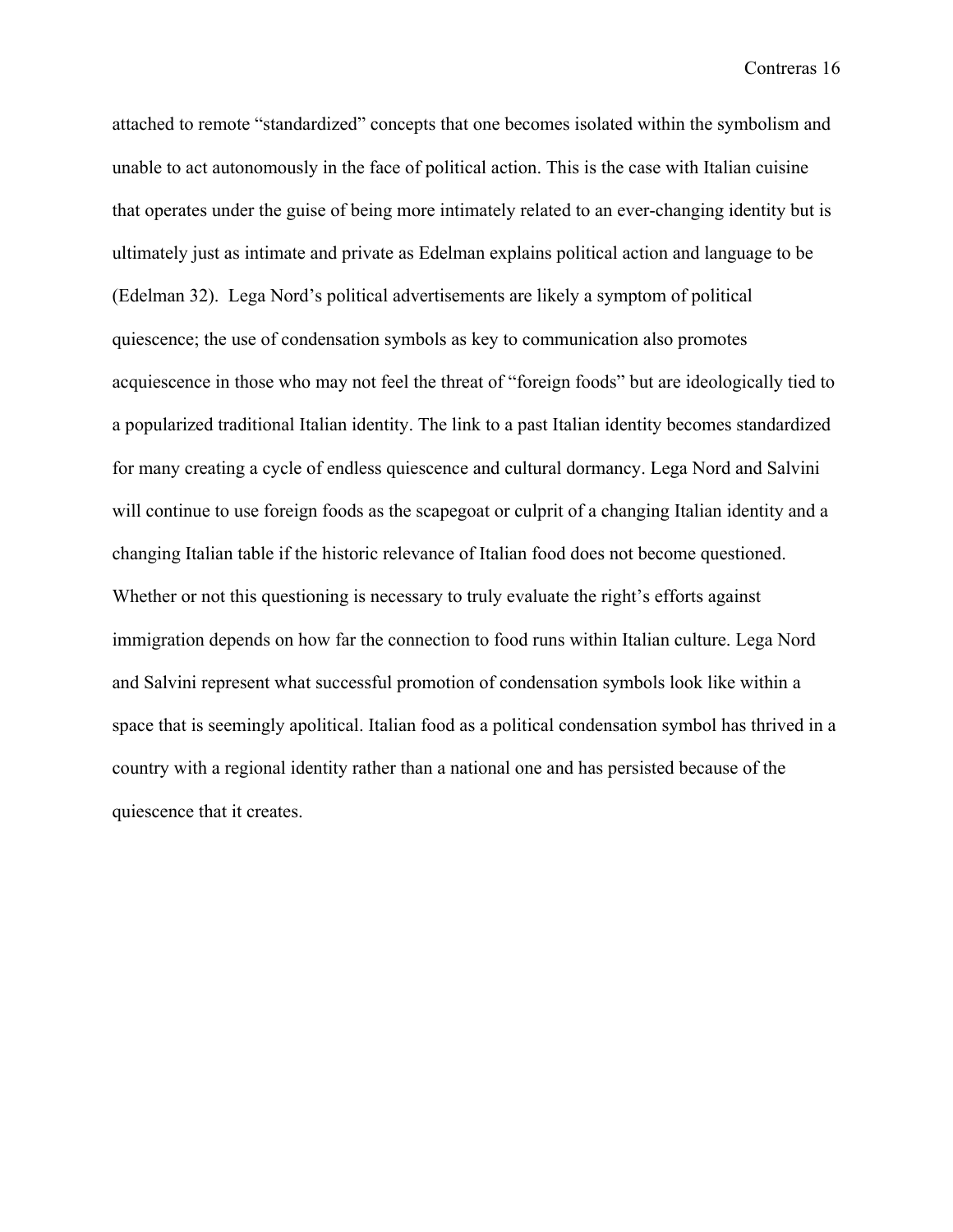## **Works Cited**

Albertazzi, Daniele, et al. "'No Regionalism Please, We Are Leghisti !' The Transformation of the Italian Lega Nord under the Leadership of Matteo Salvini." *Regional & Federal Studies*, vol. 28, no. 5, Mar. 2018, pp. 645–671., doi:10.1080/13597566.2018.1512977.

Baroncini, Giorgia. "Il Giornale, Le Ultime Notizie Su Politica, Cronache Ed Economia." *Ultime Notizie*, www.ilgiornale.it/.

Baudrillard, Jean. Simulacra And Simulation. Ann Arbor : University Of Michigan Press, ©1994. Print.

Booker, Matthew. "What Should We Eat?" *RCC Perspectives*, no. 1, 2015, pp. 45–52. *JSTOR*, www.jstor.org/stable/26241306. Accessed 28 Jan. 2020.

Capatti, Alberto, and Massimo Montanari. *La Cucina Italiana. Storia Di Una Cultura*. 8th ed., Laterza, 2006.

Donadio, Story by Rachel. "The New Populist Playbook." *The Atlantic*, Atlantic Media Company, 18 Sept. 2019, www.theatlantic.com/international/archive/2019/09/matteo-salviniitaly-populist-playbook/597298/.

Edelman, Murray. *The Symbolic Uses of Politics*. University of Illinois Press, 1985.

Girola, Carlotta. "Prodotti Tipici: Salvini a Caccia Dei Foodies." *Dissapore*, 24 Nov. 2017, www.dissapore.com/grande-notizia/prodotti-tipici-salvini-a-caccia-del-consenso-deifoodies/.

Grasso, Benedetta. "Polenta vs Cous Cous. LEGAlly Banning Ethnic Food from Northern Italy." *IItaly.org*, I Italy , Apr. 9AD, www.iitaly.org/magazine/dining-in-out/articlesreviews/article/polenta-vs-cous-cous-legally-banning-ethnic-food.

Ghiglione, Giorgio. "Pope Francis's Heretical Pasta." *Foreign Policy*, 24 Dec. 2019, foreignpolicy.com/2019/12/24/pope-franciss-heretical-pasta/.

Horowitz, Jason. "Matteo Salvini Likes Nutella and Kittens. It's All Part of a Social Media Strategy." *The New York Times*, The New York Times, 4 Jan. 2019, www.nytimes.com/2019/01/04/world/europe/matteo-salvini-italy-social-media-nutellabarilla.html.

Lakoff, George. *Moral Politics: How Liberals and Conservatives Think*. University of Chicago Press, 2016.

Malpezzi, Frances M., and William M. Clements. "The Gentrification of Polenta." *Italian Americana*, vol. 23, no. 2, 2005, pp. 133–144. *JSTOR*, www.jstor.org/stable/29777022. Accessed 29 Jan. 2020.